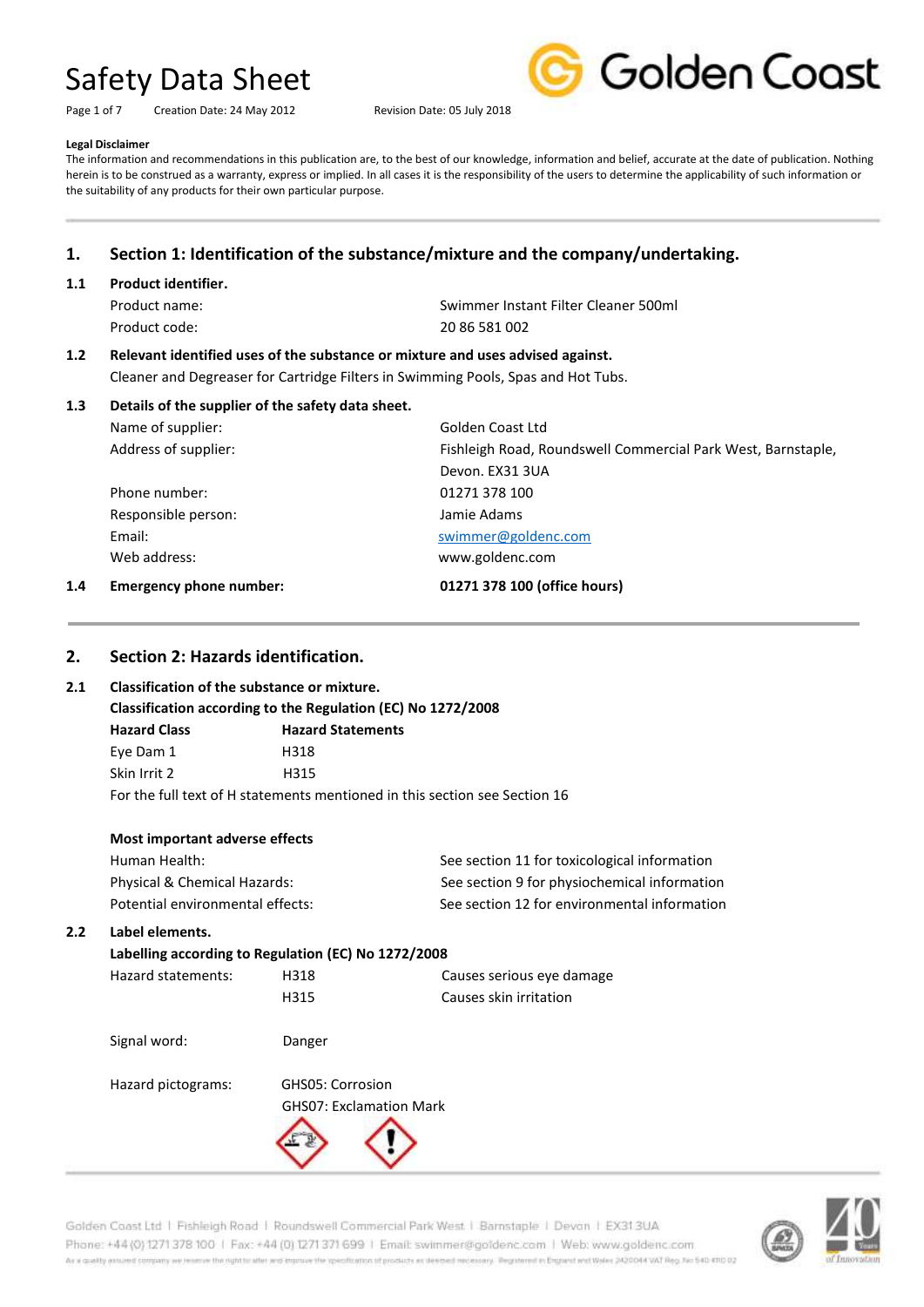Page 2 of 7 Creation Date: 24 May 2012 Revision Date: 05 July 2018



# **Legal Disclaimer**

The information and recommendations in this publication are, to the best of our knowledge, information and belief, accurate at the date of publication. Nothing herein is to be construed as a warranty, express or implied. In all cases it is the responsibility of the users to determine the applicability of such information or the suitability of any products for their own particular purpose.

|     | Precautionary statements: P102:    |               | Keep out of the reach of children                                                                                                  |
|-----|------------------------------------|---------------|------------------------------------------------------------------------------------------------------------------------------------|
|     |                                    | P261:         | Avoid breathing dust/fumes/gas/mist/vapours/spray                                                                                  |
|     |                                    | P280:         | Wear protective gloves/protective clothing/eye protection/face<br>protection.                                                      |
|     |                                    | P301+330+331: | IF SWALLOWED: rinse mouth. DO NOT induce vomiting.                                                                                 |
|     |                                    | P302+352:     | IF ON SKIN: Wash with plenty of water/shower                                                                                       |
|     |                                    | P305+351+338: | IF IN EYES: Rinse cautiously with water for several minutes.<br>Remove contact lenses, if present and easy to do. Continue rinsing |
|     |                                    | P333+313      | If skin irritation or rash occurs: Get medical advice/attention                                                                    |
|     |                                    | P501:         | Dispose of contents/container according to local regulations                                                                       |
| 2.3 | Other hazards.                     |               |                                                                                                                                    |
|     | No other information is available. |               | PBT: This product is not identified as a PBT/vPvB substance                                                                        |

# **3. Section 3: Composition/information on ingredients.**

#### **3.1 Mixtures.**

#### ETHOXYLATED C9 – C11 ALCOHOLS

| <b>EINECS</b>                | CAS        | PBT/WEL | <b>CLP Classification</b>                         | Percent |
|------------------------------|------------|---------|---------------------------------------------------|---------|
|                              | 68439-46-3 |         | Acute Tox.4: H302; Eye Dam. 1: H318               | 1-10%   |
| 2- BUTOXYETHANOL             |            |         |                                                   |         |
| 203-905-0                    | 111-76-2   |         | Acute Tox.4: H332; Acute Tox.4: H312; Acute       | 1-10%   |
|                              |            |         | Tox.4 H302; Eye Irrit.2: H319 Skin Irrit. 2: H315 |         |
| TETRAPOTASSIUM PYROPHOSPHATE |            |         |                                                   |         |
| 230-785-7                    | 7320-34-5  |         | Eye Irrit. 2 H319                                 | 1-10%   |
| POTASSIUM HYDROXIDE          |            |         |                                                   |         |
| 215-181-3                    | 1310-58-3  |         | Acute Tox.4: H302; Skin Corr. 1A: H314            | 1-10%   |

**Contains:** Mixture of listed substances with no hazardous additions

#### **4. Section 4: First aid measures.**

| 4.1 | Description of first aid measures. |                                                                              |  |  |
|-----|------------------------------------|------------------------------------------------------------------------------|--|--|
|     | Skin contact:                      | Remove all contaminated clothes and footwear immediately unless stuck to     |  |  |
|     |                                    | skin. Wash immediately with plenty of soap and water.                        |  |  |
|     | Eye contact:                       | Check for and remove any contact lenses. Open eyes wide apart. Rinse         |  |  |
|     |                                    | opened eye with plenty of water for at least 15 minutes. Get medical         |  |  |
|     |                                    | attention.                                                                   |  |  |
|     | Ingestion:                         | Wash out mouth with water. Do not induce vomiting. If conscious, give half a |  |  |
|     |                                    | litre of water to drink immediately. Consult a doctor.                       |  |  |
|     | Inhalation:                        | Remove casualty from exposure ensuring one's own safety whilst doing so.     |  |  |
|     |                                    |                                                                              |  |  |



Golden Coast Ltd | Fishleigh Road | Roundswell Commercial Park West | Barnstaple | Devon | EX313UA Phone: +44 (0) 1271 378 100 | Fax: +44 (0) 1271 371 699 | Email: swimmer@goldenc.com | Web: www.goldenc.com As a quality ensured company we reserve the right to after and enprice the specification of products as deepent recessary. Registered in England and Wales (AQDO44 VAT Reg. Just 540-410 D2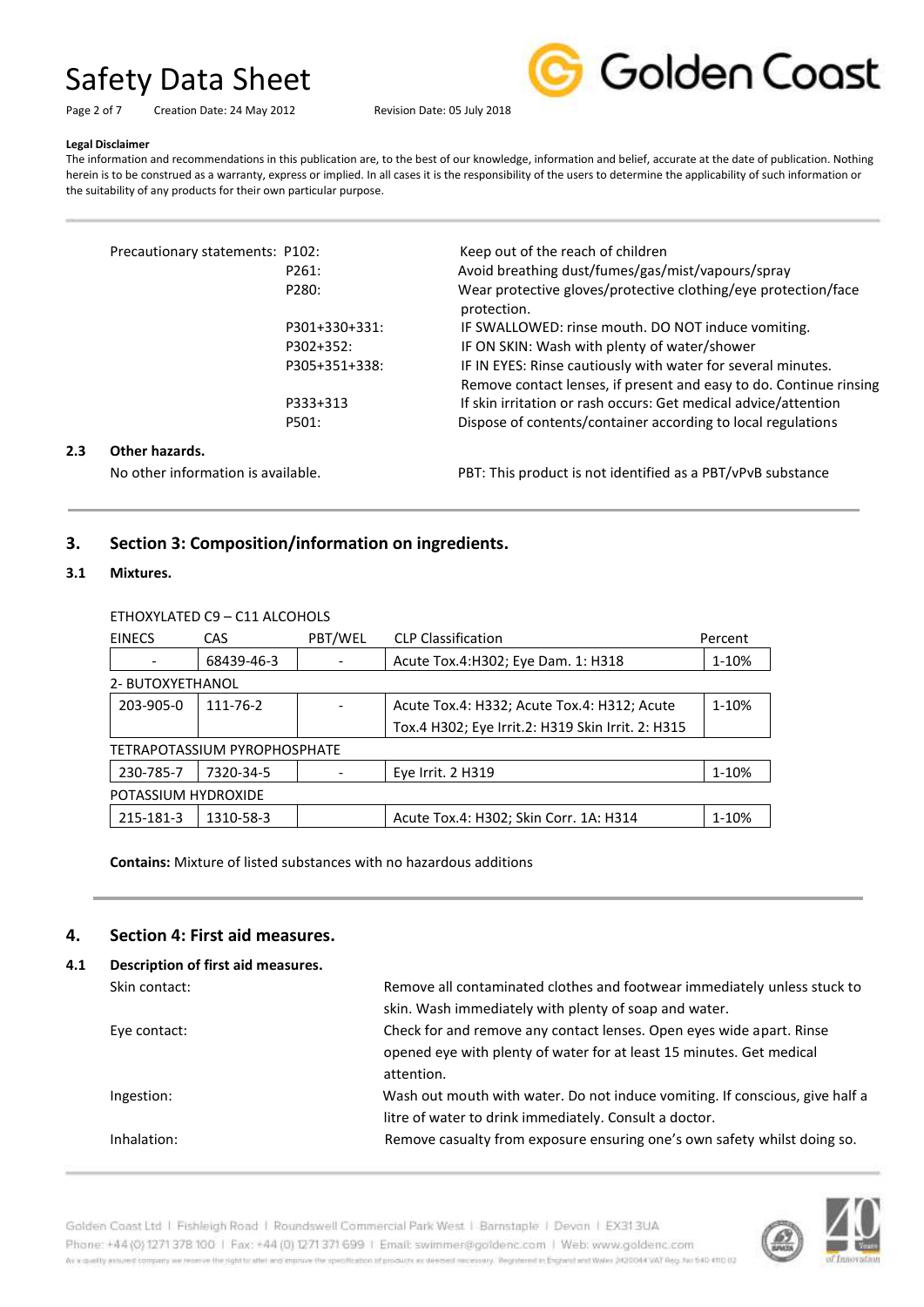| Page 3 of 7 | Creation Date: 24 May 2012 |  |  |
|-------------|----------------------------|--|--|
|             |                            |  |  |



#### **Legal Disclaimer**

The information and recommendations in this publication are, to the best of our knowledge, information and belief, accurate at the date of publication. Nothing herein is to be construed as a warranty, express or implied. In all cases it is the responsibility of the users to determine the applicability of such information or the suitability of any products for their own particular purpose.

Revision Date: 05 July 2018

| 4.2 |                            | Most important symptoms and effects, both acute and delayed.                    |  |  |
|-----|----------------------------|---------------------------------------------------------------------------------|--|--|
|     | Skin contact:              | There may be irritation and redness at the site of contact                      |  |  |
|     | Eye contact:               | There may be pain and redness. The eyes may water profusely. There may be       |  |  |
|     |                            | severe pain. The vision may become blurred. May cause permanent damage.         |  |  |
|     | Ingestion:                 | There may be soreness and redness of the mouth and throat. Nausea and stomach   |  |  |
|     |                            | pain may occur.                                                                 |  |  |
|     | Inhalation:                | There may be irritation to the throat with a feeling of tightness in the chest. |  |  |
|     | Delayed/immediate effects: | Immediate effects can be expected after short-term exposure.                    |  |  |
| 4.3 |                            | Indication of any immediate medical attention and special treatment needed.     |  |  |

Treatment: Eye bathing equipment should be available on the premises.

# **5. Section 5: Firefighting measures.**

| 5.1 | Extinguishing media.                                   |                                                                                 |  |  |
|-----|--------------------------------------------------------|---------------------------------------------------------------------------------|--|--|
|     | Suitable extinguishing media:                          | Suitable extinguishing media for the surrounding fire should be used. Use water |  |  |
|     |                                                        | spray to cool containers.                                                       |  |  |
| 5.2 | Special hazards arising from the substance or mixture. |                                                                                 |  |  |
|     | Specific hazards during fire:                          | In combustion emits toxic fumes.                                                |  |  |
| 5.3 | Advice for firefighters.                               |                                                                                 |  |  |
|     | Advice for fire-fighters:                              | Wear self-contained breathing apparatus. Wear protective clothing to prevent    |  |  |
|     |                                                        | contact with skin and eyes.                                                     |  |  |

# **6. Section 6: Accidental release measures.**

| Personal precautions, protective equipment and emergency procedures.<br>6.1 |                                                       |                                                                                                                                                                                                                                        |  |
|-----------------------------------------------------------------------------|-------------------------------------------------------|----------------------------------------------------------------------------------------------------------------------------------------------------------------------------------------------------------------------------------------|--|
|                                                                             | Personal precautions:                                 | Mark out the contaminated area with signs and prevent access to unauthorised<br>personnel. Do not attempt to take action without suitable protective clothing.<br>Turn leaking containers leakside up to prevent the escape of liquid. |  |
| 6.2<br><b>Environmental precautions.</b>                                    |                                                       |                                                                                                                                                                                                                                        |  |
|                                                                             | Environmental precautions:                            | Do not discharge into drains or rivers. Contain the spillage using bundling.                                                                                                                                                           |  |
| 6.3                                                                         | Methods and material for containment and cleaning up. |                                                                                                                                                                                                                                        |  |
|                                                                             | Clean-up procedures:                                  | Absorb into dry earth or sand. Transfer to a closable, labelled salvage container                                                                                                                                                      |  |
|                                                                             |                                                       | for disposal by an appropriate method.                                                                                                                                                                                                 |  |
| 6.4                                                                         | Reference to other sections.                          |                                                                                                                                                                                                                                        |  |

#### For personal precautions see section 8

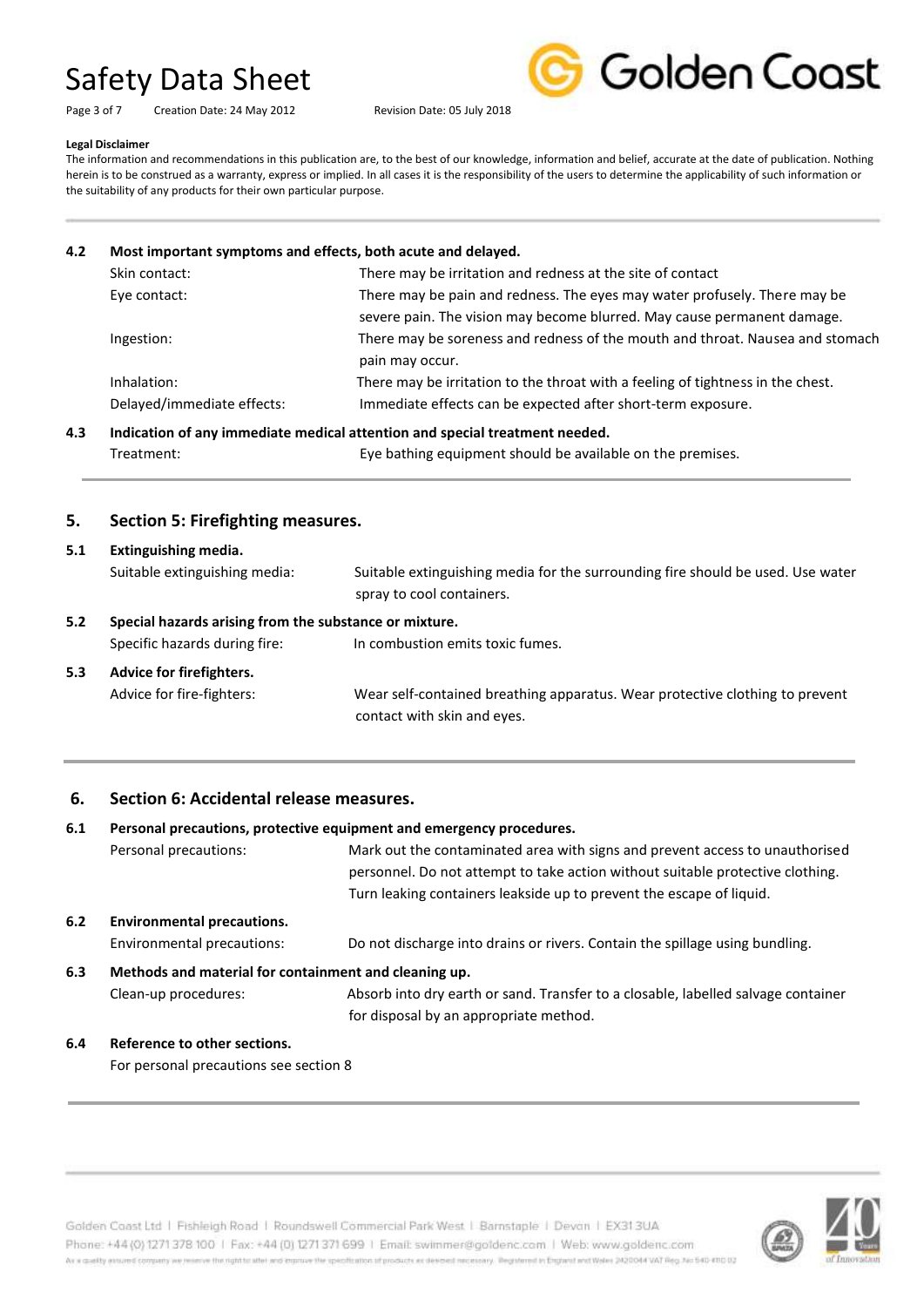Page 4 of 7 Creation Date: 24 May 2012 Revision Date: 05 July 2018



#### **Legal Disclaimer**

The information and recommendations in this publication are, to the best of our knowledge, information and belief, accurate at the date of publication. Nothing herein is to be construed as a warranty, express or implied. In all cases it is the responsibility of the users to determine the applicability of such information or the suitability of any products for their own particular purpose.

# **7. Section 7: Handling and storage.**

# **7.1 Precautions for safe handling.** Handling requirements: Avoid direct contact with the substance. Ensure sufficient ventilation of the area. Avoid the formation or spread of mists in the air. **7.2 Conditions for safe storage, including any incompatibilities.** Storage conditions: Store in cool, well ventilated area. Keep container tightly closed **7.3 Specific end use(s).** Specific use(s) No data available.

# **8. Section 8: Exposure controls/personal protection.**

### **8.1 Control parameters.**

#### **Hazardous ingredients: 2-BUTOXYETHANOL**

# **Workplace exposure limits** Respirable Dust

| <u>WUI KUIDLE EXPOSUI E IIIIIIIIS</u> |            |              | <u>NESPILADIE DUSL</u> |              |  |
|---------------------------------------|------------|--------------|------------------------|--------------|--|
| State                                 | 8 hour TWA | 15 min. STEL | 8 hour TWA             | 15 min. STEL |  |
| UK                                    | 25 ppm     | 50ppm        |                        |              |  |
| <b>POTASSIUM HYDROXIDE</b>            |            |              |                        |              |  |
| -EU                                   | 2 mg/m $3$ |              |                        |              |  |

#### **DNEL/PNEC Values** No data available

# **8.2 Exposure controls.**

Engineering measures: Ensure there is sufficient ventilation of the area Respiratory protection: Self-contained breathing apparatus must be available in case of emergency Hand protection: Wear protective gloves. The selected protective gloves have to satisfy the specifications of EU Directive 89/686/EEC and standard EN 374. Eye protection: Tightly fitting safety goggles. Ensure eye bath is to hand. Skin and body protection: Protective clothing.

# **9. Section 9: Physical and chemical properties.**

# **9.1 Information on basic physical and chemical properties.**

| Form:                | Liguid         |
|----------------------|----------------|
| Colour:              | Blue           |
| Odour:               | Characteristic |
| Solubility in water: | Soluble        |
| Relative density:    | 1.035          |

Golden Coast Ltd | Fishleigh Road | Roundswell Commercial Park West | Barnstaple | Devon | EX313UA Phone: +44 (0) 1271 378 100 | Fax: +44 (0) 1271 371 699 | Email: swimmer@goldenc.com | Web: www.goldenc.com As a quality annumel company we renewe the right to aller wid improve the specification of products as deemed recessory. Registered in England and Wales 2420044 VAT Reg. No 540-410 02

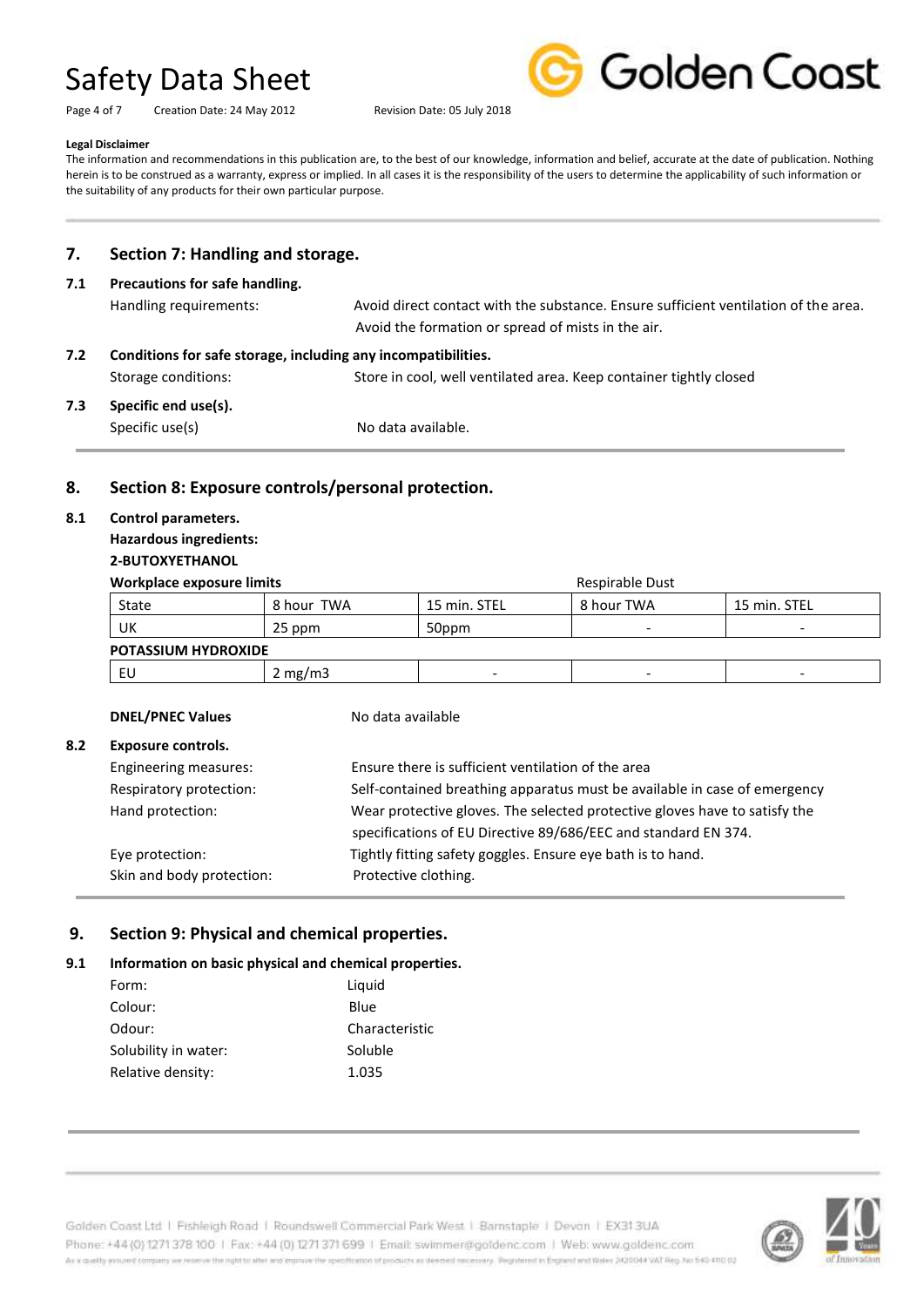Page 5 of 7 Creation Date: 24 May 2012 Revision Date: 05 July 2018



#### **Legal Disclaimer**

The information and recommendations in this publication are, to the best of our knowledge, information and belief, accurate at the date of publication. Nothing herein is to be construed as a warranty, express or implied. In all cases it is the responsibility of the users to determine the applicability of such information or the suitability of any products for their own particular purpose.

| 10.  | Section 10: Stability and reactivity.                       |                                                                                                                                                                  |
|------|-------------------------------------------------------------|------------------------------------------------------------------------------------------------------------------------------------------------------------------|
| 10.1 | Reactivity.<br>Reactivity:                                  | Stable under recommended transport or storage conditions.                                                                                                        |
| 10.2 | <b>Chemical stability.</b><br>Chemical stability:           | Stable under normal conditions                                                                                                                                   |
| 10.3 | Possibility of hazardous reactions.<br>Hazardous reactions: | Hazardous reactions will not occur under normal transport or storage conditions.<br>Decomposition may occur on exposure to conditions or materials listed below. |
| 10.4 | Conditions to avoid.<br>Conditions to avoid:                | Heat                                                                                                                                                             |
| 10.5 | Incompatible materials.<br>Materials to avoid:              | Strong acids. Strong bases. Strong oxidising agents.                                                                                                             |
| 10.6 | Hazardous decomposition products.<br>Haz. decomp. products: | In combustion emits toxic fumes.                                                                                                                                 |

# **11. Section 11: Toxicological information.**

# **11.1 Information on toxicological effects.**

# **Hazardous ingredients:**

| ETHOXYLATED C9 - C11 ALCOHOLS      |            |                |       |       |
|------------------------------------|------------|----------------|-------|-------|
| DERMAL                             | RAT        | LD50           | >2000 | Mg/kg |
| <b>2-BUTOXYETHANOL</b>             |            |                |       |       |
| <b>IVN</b>                         | RAT        | LD50           | 307   | Mg/kg |
| ORL                                | MUS        | LD50           | 1230  | Mg/kg |
| ORL                                | RAT        | LD50           | 470   | Mg/kg |
| <b>TERAPOTASSIUM PYROPHOSPHATE</b> |            |                |       |       |
| DERMAL                             | <b>RBT</b> | LD50           | >2000 | Mg/kg |
| ORAL                               | RAT        | LD50           | 2000  | Mg/kg |
| VAPOURS                            | RAT        | <b>4H LC50</b> | 0.58  | Mg/kg |
| <b>POTASSIUM HYDROXIDE</b>         |            |                |       |       |
|                                    |            |                |       |       |

| ORL | RAT | ∟D50 | ٠<br>- 1 | Mg/kg |
|-----|-----|------|----------|-------|
|     |     |      |          |       |

#### Relevant hazards for substance:

| Hazard                        | Route      | Basis                 |
|-------------------------------|------------|-----------------------|
| Skin corrosion/irritation     | <b>DRM</b> | Hazardous: calculated |
| Serious eye damage/irritation | OPT        | Hazardous: calculated |

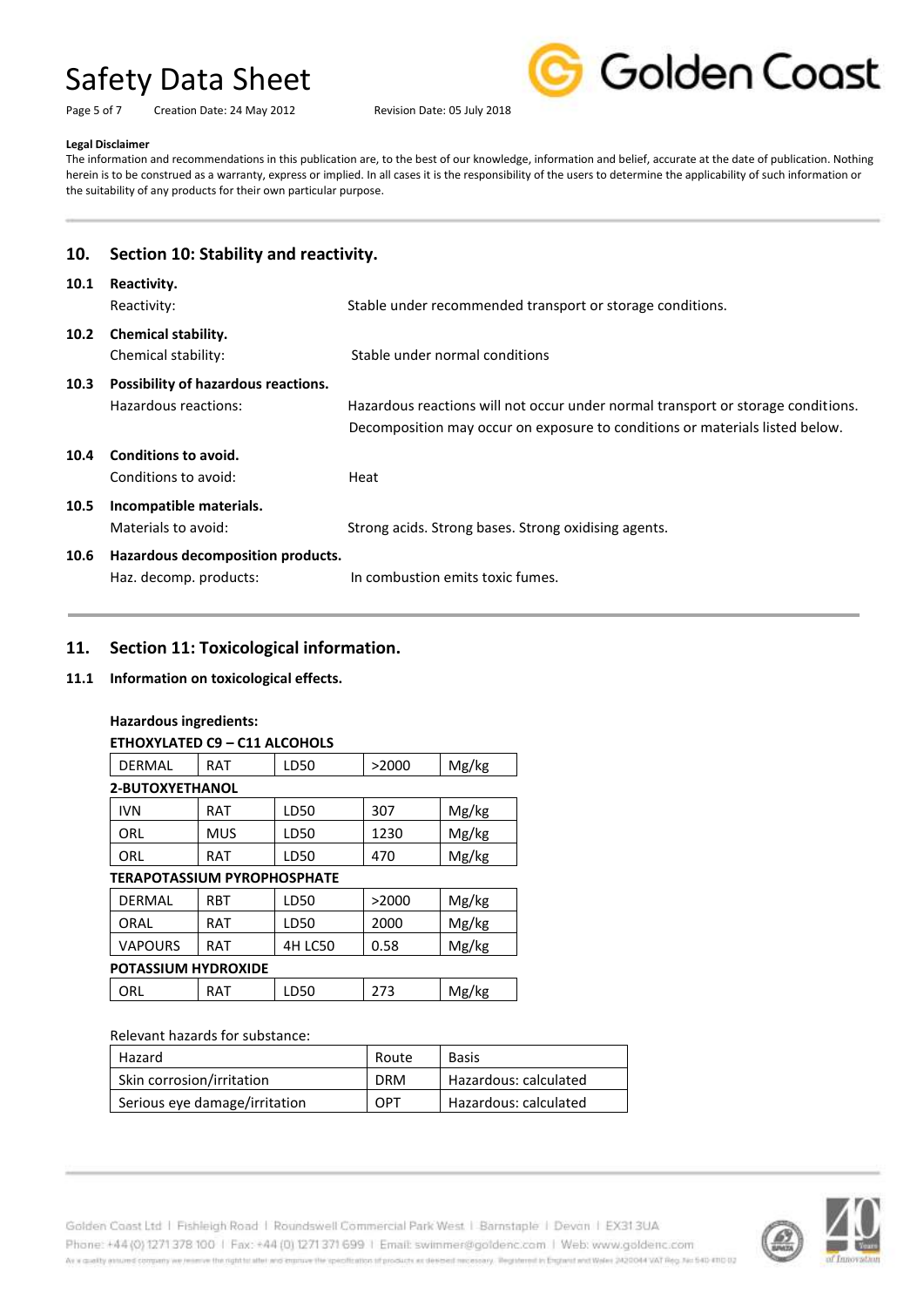Golden Coast

Page 6 of 7 Creation Date: 24 May 2012 Revision Date: 05 July 2018

#### **Legal Disclaimer**

The information and recommendations in this publication are, to the best of our knowledge, information and belief, accurate at the date of publication. Nothing herein is to be construed as a warranty, express or implied. In all cases it is the responsibility of the users to determine the applicability of such information or the suitability of any products for their own particular purpose.

| Symptoms / routes of exposure             |                                                                                                                                                      |
|-------------------------------------------|------------------------------------------------------------------------------------------------------------------------------------------------------|
| Skin contact:                             | There may be irritation and redness at the site of contact                                                                                           |
| Eye contact:                              | There may be pain and redness. The eyes may water profusely. There may be severe<br>pain. The vision may become blurred. May cause permanent damage. |
| Ingestion:                                | There may be soreness and redness of the mouth and throat. Nausea and stomach<br>pain may occur.                                                     |
| Inhalation:<br>Delayed/immediate effects: | There may be irritation of the throat with a feeling of tightness in the chest.<br>Immediate effects can be expected after short-term exposure.      |

# **12. Section 12: Ecological information.**

### **12.1 Toxicity.**

| <b>Hazardous ingredients:</b> |  |
|-------------------------------|--|
|-------------------------------|--|

|      | ETHOXYLATED C9 - C11 ALCOHOLS              |                 |                            |      |                                                        |  |
|------|--------------------------------------------|-----------------|----------------------------|------|--------------------------------------------------------|--|
|      | Daphnia magna                              | <b>48H EC50</b> | >5.3                       | Mg/l |                                                        |  |
|      |                                            |                 |                            |      |                                                        |  |
| 12.2 | Persistence and degradability.             |                 |                            |      |                                                        |  |
|      | Persistence and degradability:             |                 | No data available          |      |                                                        |  |
| 12.3 | <b>Bioaccumulation potential.</b>          |                 |                            |      |                                                        |  |
|      | Bioaccumlative potential:                  |                 | No data available          |      |                                                        |  |
| 12.4 | Mobility in soil.                          |                 |                            |      |                                                        |  |
|      | Mobility:                                  |                 | Readily absorbed into soil |      |                                                        |  |
| 12.5 | <b>Results of PBT and vPvB assessment.</b> |                 |                            |      |                                                        |  |
|      | PBT identification:                        |                 |                            |      | This product is not identified as a PBT/vPvB substance |  |
| 12.6 | Other adverse effects.                     |                 |                            |      |                                                        |  |
|      | Other adverse effect:                      |                 | No data available.         |      |                                                        |  |
|      |                                            |                 |                            |      |                                                        |  |

# **13. Section 13: Disposal considerations.**

# **13.1 Waste treatment methods.** Disposal operations: Transfer to a suitable container and arrange for collection by specialised disposal company.

*NB: The user's attention is drawn to the possible existence of regional or national regulations regarding disposal*

Waste Codes in accordance with the European Waste catalogue (EWC) are origin-defined. Since this product is used in several industries, no Waste Code can be provided by the supplier.